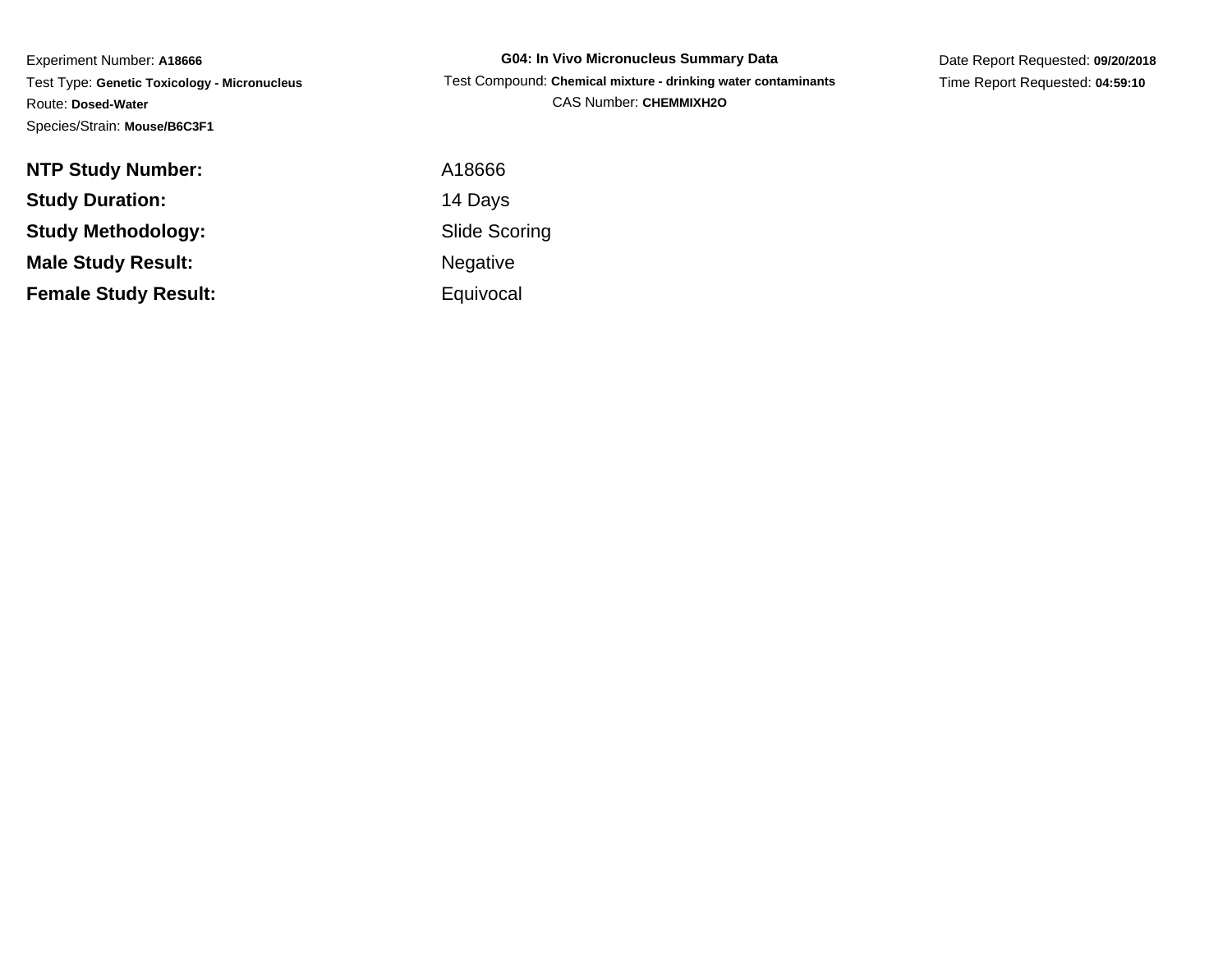Test Type: **Genetic Toxicology - Micronucleus**Route: **Dosed-Water**

Species/Strain: **Mouse/B6C3F1**

|                              | Tissue: Blood; Sex: Male; Number of Treatments: 14; Time interval between final treatment and cell sampling: 24 h |                    |         |  |  |
|------------------------------|-------------------------------------------------------------------------------------------------------------------|--------------------|---------|--|--|
|                              |                                                                                                                   | <b>MN PCE/1000</b> |         |  |  |
| Dose (mg/kg)                 | N                                                                                                                 | Mean $\pm$ SEM     | p-Value |  |  |
| Vehicle Control <sup>1</sup> | 10                                                                                                                | $1.30 \pm 0.30$    |         |  |  |
| 10.0                         | 10                                                                                                                | $1.10 \pm 0.23$    | 0.6585  |  |  |
| 100.0                        | 10                                                                                                                | $1.70 \pm 0.50$    | 0.2324  |  |  |
| 200.0                        | 10                                                                                                                | $2.70 \pm 0.54$    | 0.0134  |  |  |
| Trend p-Value                |                                                                                                                   | $0.0020*$          |         |  |  |
| Trial Summary: Negative      |                                                                                                                   |                    |         |  |  |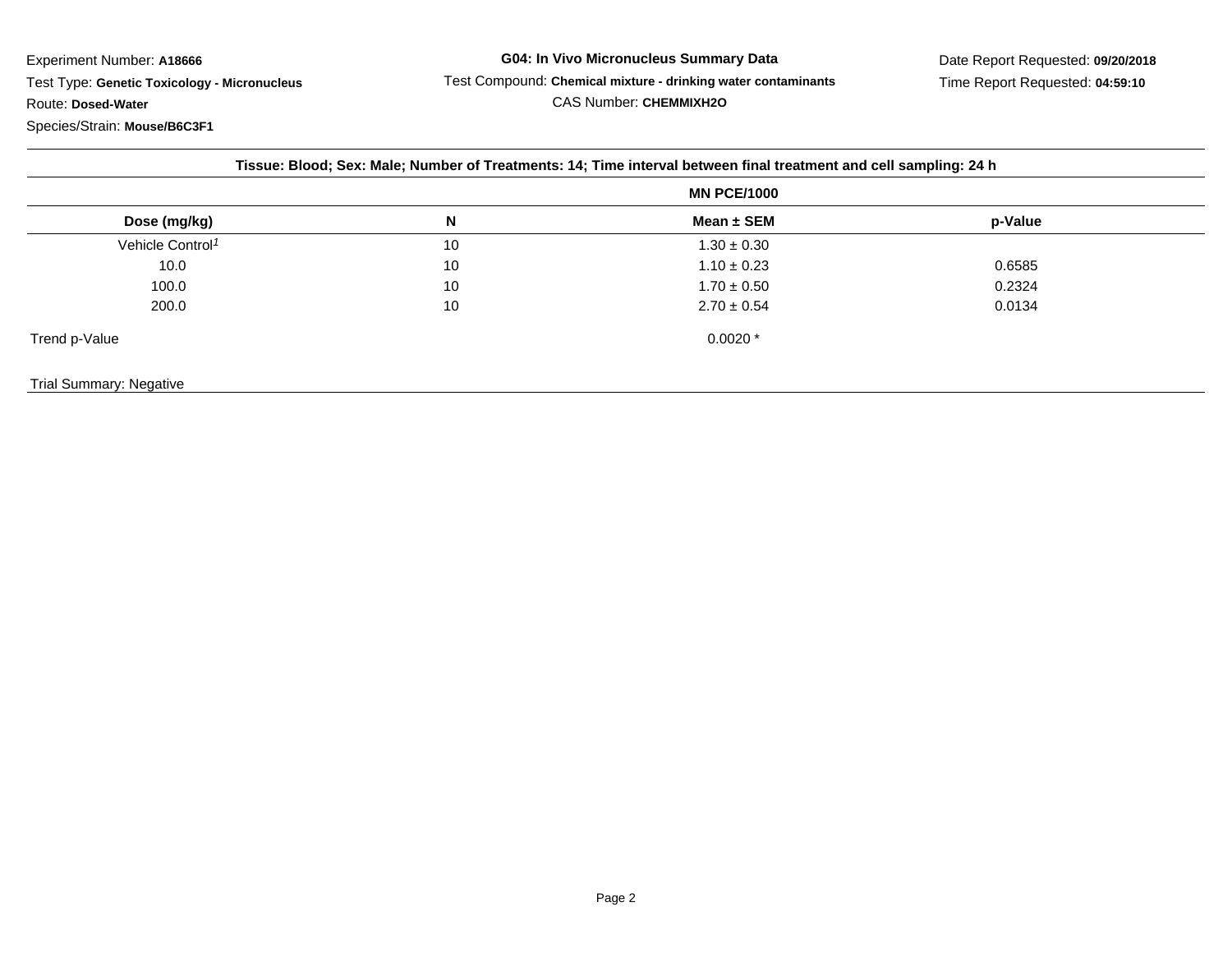Test Type: **Genetic Toxicology - Micronucleus**

Route: **Dosed-Water**

Species/Strain: **Mouse/B6C3F1**

## **G04: In Vivo Micronucleus Summary Data** Test Compound: **Chemical mixture - drinking water contaminants**CAS Number: **CHEMMIXH2O**

|                              | <b>MN PCE/1000</b> |                 |         | <b>MN NCE/1000</b> |                 |         |  |
|------------------------------|--------------------|-----------------|---------|--------------------|-----------------|---------|--|
| Dose (mg/kg)                 | N                  | Mean $\pm$ SEM  | p-Value | N                  | Mean $\pm$ SEM  | p-Value |  |
| Vehicle Control <sup>1</sup> | 10                 | $1.20 \pm 0.44$ |         | 10                 | $0.40 \pm 0.22$ |         |  |
| 10.0                         | 10                 | $1.50 \pm 0.37$ | 0.2817  | 10                 | $0.10 \pm 0.10$ | 0.9102  |  |
| 100.0                        | 10                 | $1.10 \pm 0.35$ | 0.5826  | 10                 | $0.10 \pm 0.10$ | 0.9102  |  |
| 200.0                        | 10                 | $0.90 \pm 0.38$ | 0.7438  | 10                 | $0.00 \pm 0.00$ | 0.9773  |  |
| Trend p-Value                |                    | 0.8580          |         |                    | 0.9640          |         |  |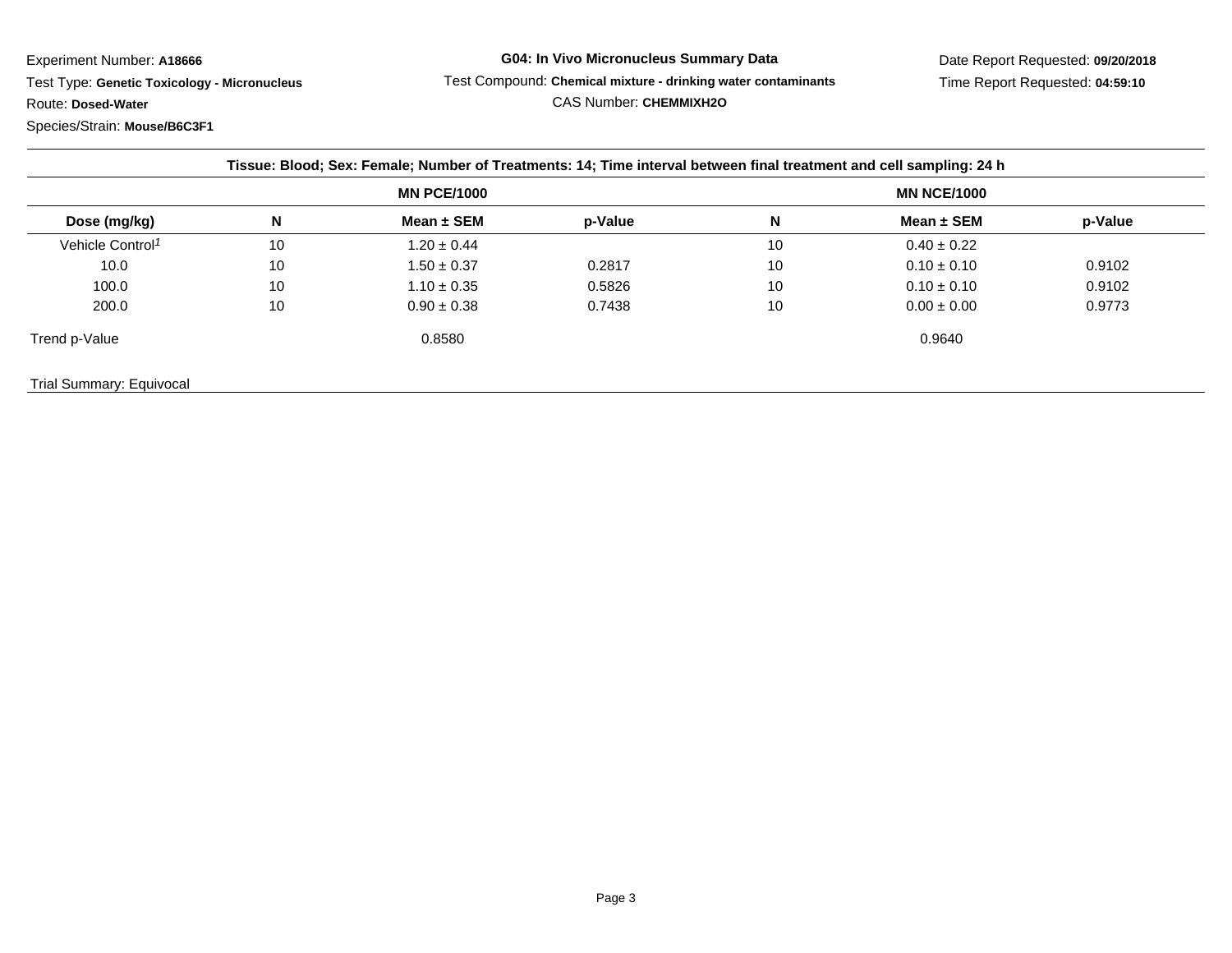Test Type: **Genetic Toxicology - Micronucleus**

Route: **Dosed-Water**

Species/Strain: **Mouse/B6C3F1**

**G04: In Vivo Micronucleus Summary Data** Test Compound: **Chemical mixture - drinking water contaminants**CAS Number: **CHEMMIXH2O**

|                                | <b>MN PCE/1000</b> |                 |         |  |  |
|--------------------------------|--------------------|-----------------|---------|--|--|
| Dose (mg/kg)                   | N                  | Mean $\pm$ SEM  | p-Value |  |  |
| Vehicle Control <sup>1</sup>   | 10                 | $1.30 \pm 0.37$ |         |  |  |
| Vehicle Control <sup>1</sup>   | 10                 | $1.30 \pm 0.37$ |         |  |  |
| 10.0                           | 10                 | $2.30 \pm 0.56$ | 0.0476  |  |  |
| 10.0                           | 10                 | $2.30 \pm 0.56$ | 0.0476  |  |  |
| 100.0                          | 10                 | $1.60 \pm 0.48$ | 0.2886  |  |  |
| 100.0                          | 10                 | $1.60 \pm 0.48$ | 0.2886  |  |  |
| 200.0                          | 10                 | $2.30 \pm 0.60$ | 0.0476  |  |  |
| 200.0                          | 10                 | $2.30 \pm 0.60$ | 0.0476  |  |  |
| Trend p-Value                  |                    | 0.1880          |         |  |  |
| <b>Trial Summary: Negative</b> |                    |                 |         |  |  |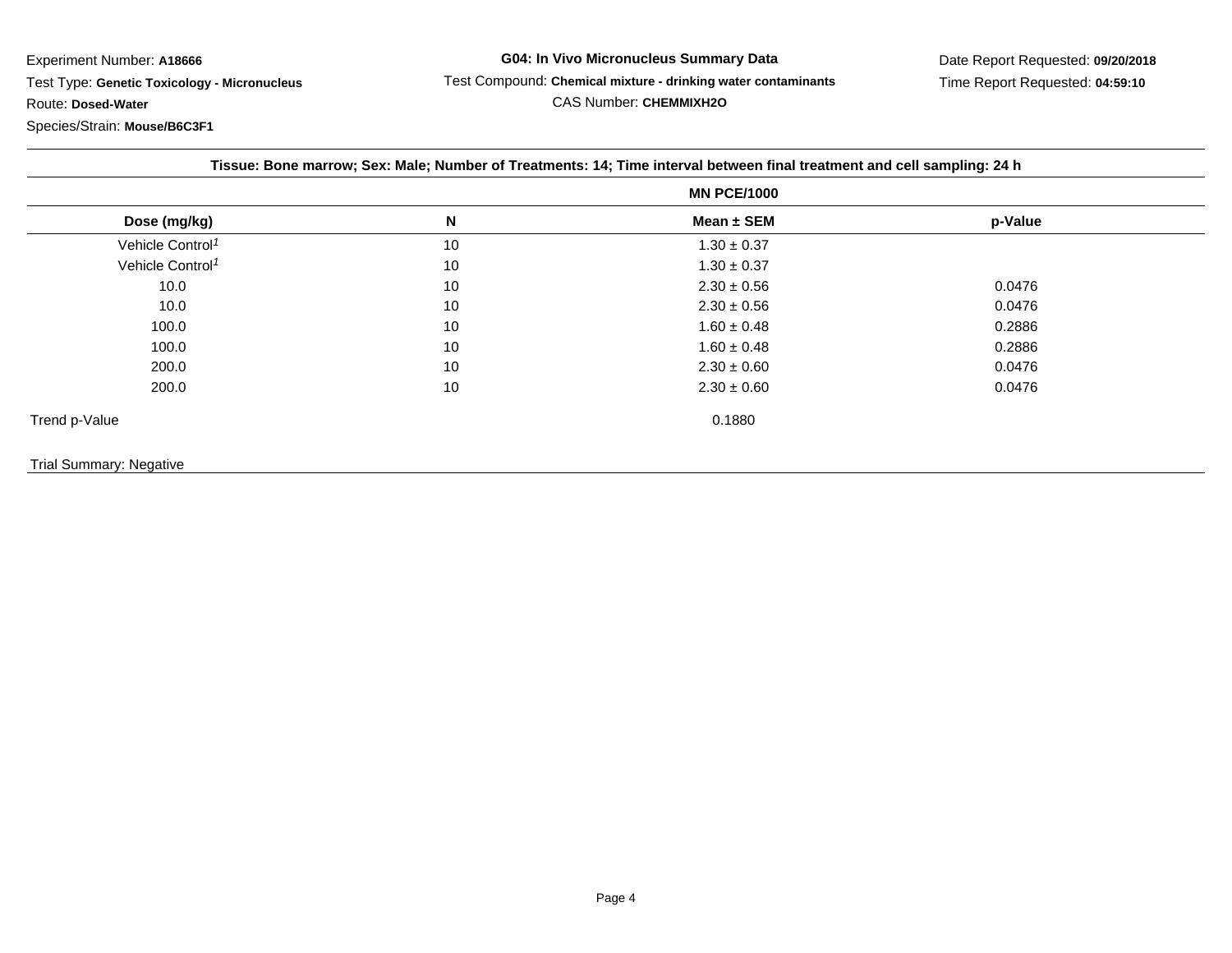Test Type: **Genetic Toxicology - Micronucleus**

Route: **Dosed-Water**

Species/Strain: **Mouse/B6C3F1**

## **G04: In Vivo Micronucleus Summary Data** Test Compound: **Chemical mixture - drinking water contaminants**CAS Number: **CHEMMIXH2O**

|                              |    | <b>MN PCE/1000</b> |         |    | <b>MN NCE/1000</b> |         |
|------------------------------|----|--------------------|---------|----|--------------------|---------|
| Dose (mg/kg)                 | N  | Mean $\pm$ SEM     | p-Value | N  | Mean $\pm$ SEM     | p-Value |
| Vehicle Control <sup>1</sup> | 10 | $2.70 \pm 0.52$    |         | 10 | $1.80 \pm 0.36$    |         |
| Vehicle Control <sup>1</sup> | 10 | $2.70 \pm 0.52$    |         | 10 | $1.80 \pm 0.36$    |         |
| 10.0                         | 10 | $2.40 \pm 0.52$    | 0.6630  | 10 | $1.90 \pm 0.48$    | 0.4346  |
| 10.0                         | 10 | $2.40 \pm 0.52$    | 0.6630  | 10 | $1.90 \pm 0.48$    | 0.4346  |
| 100.0                        | 10 | $0.90 \pm 0.38$    | 0.9987  | 10 | $3.00 \pm 0.77$    | 0.0414  |
| 100.0                        | 10 | $0.90 \pm 0.38$    | 0.9987  | 10 | $3.00 \pm 0.77$    | 0.0414  |
| 200.0                        | 10 | $1.70 \pm 0.30$    | 0.9344  | 10 | $1.90 \pm 0.43$    | 0.4346  |
| 200.0                        | 10 | $1.70 \pm 0.30$    | 0.9344  | 10 | $1.90 \pm 0.43$    | 0.4346  |
| Trend p-Value                |    | 0.9780             |         |    | 0.3320             |         |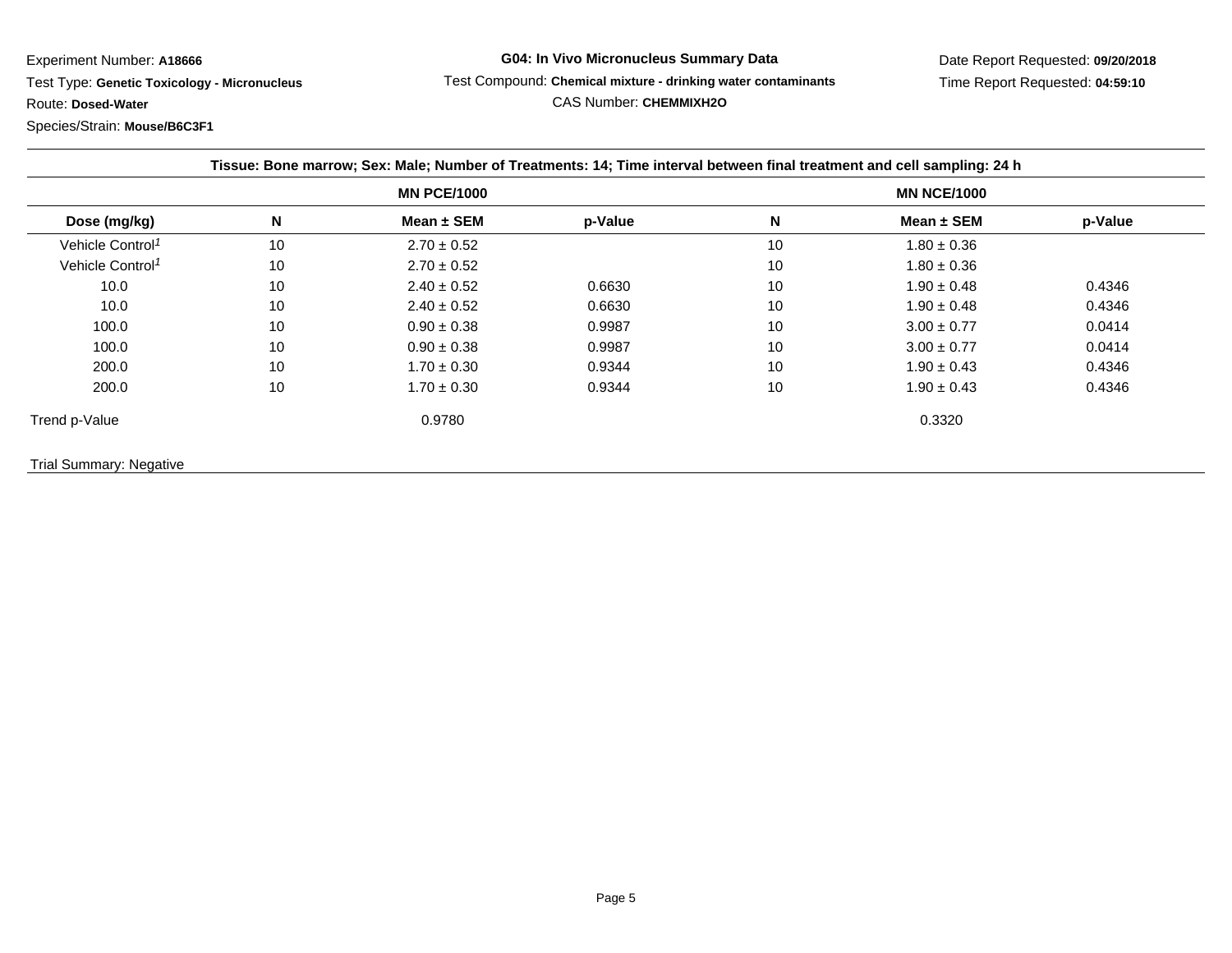Test Type: **Genetic Toxicology - Micronucleus**

Route: **Dosed-Water**

Species/Strain: **Mouse/B6C3F1**

## **G04: In Vivo Micronucleus Summary Data** Test Compound: **Chemical mixture - drinking water contaminants**CAS Number: **CHEMMIXH2O**

|                              |    | <b>MN PCE/1000</b> |         |    | <b>MN NCE/1000</b> |         |
|------------------------------|----|--------------------|---------|----|--------------------|---------|
| Dose (mg/kg)                 | N  | Mean $\pm$ SEM     | p-Value | N  | Mean ± SEM         | p-Value |
| Vehicle Control <sup>1</sup> | 10 | $0.70 \pm 0.15$    |         | 10 | $1.90 \pm 0.46$    |         |
| Vehicle Control <sup>1</sup> | 10 | $0.70 \pm 0.15$    |         | 10 | $1.90 \pm 0.46$    |         |
| 10.0                         | 10 | $1.50 \pm 0.43$    | 0.0440  | 10 | $1.70 \pm 0.15$    | 0.6307  |
| 10.0                         | 10 | $1.50 \pm 0.43$    | 0.0440  | 10 | $1.70 \pm 0.15$    | 0.6307  |
| 100.0                        | 10 | $1.90 \pm 0.31$    | 0.0093  | 10 | $1.60 \pm 0.43$    | 0.6941  |
| 100.0                        | 10 | $1.90 \pm 0.31$    | 0.0093  | 10 | $1.60 \pm 0.43$    | 0.6941  |
| 200.0                        | 10 | $1.20 \pm 0.36$    | 0.1256  | 10 | $2.40 \pm 0.54$    | 0.2226  |
| 200.0                        | 10 | $1.20 \pm 0.36$    | 0.1256  | 10 | $2.40 \pm 0.54$    | 0.2226  |
| Trend p-Value                |    | 0.2800             |         |    | 0.1670             |         |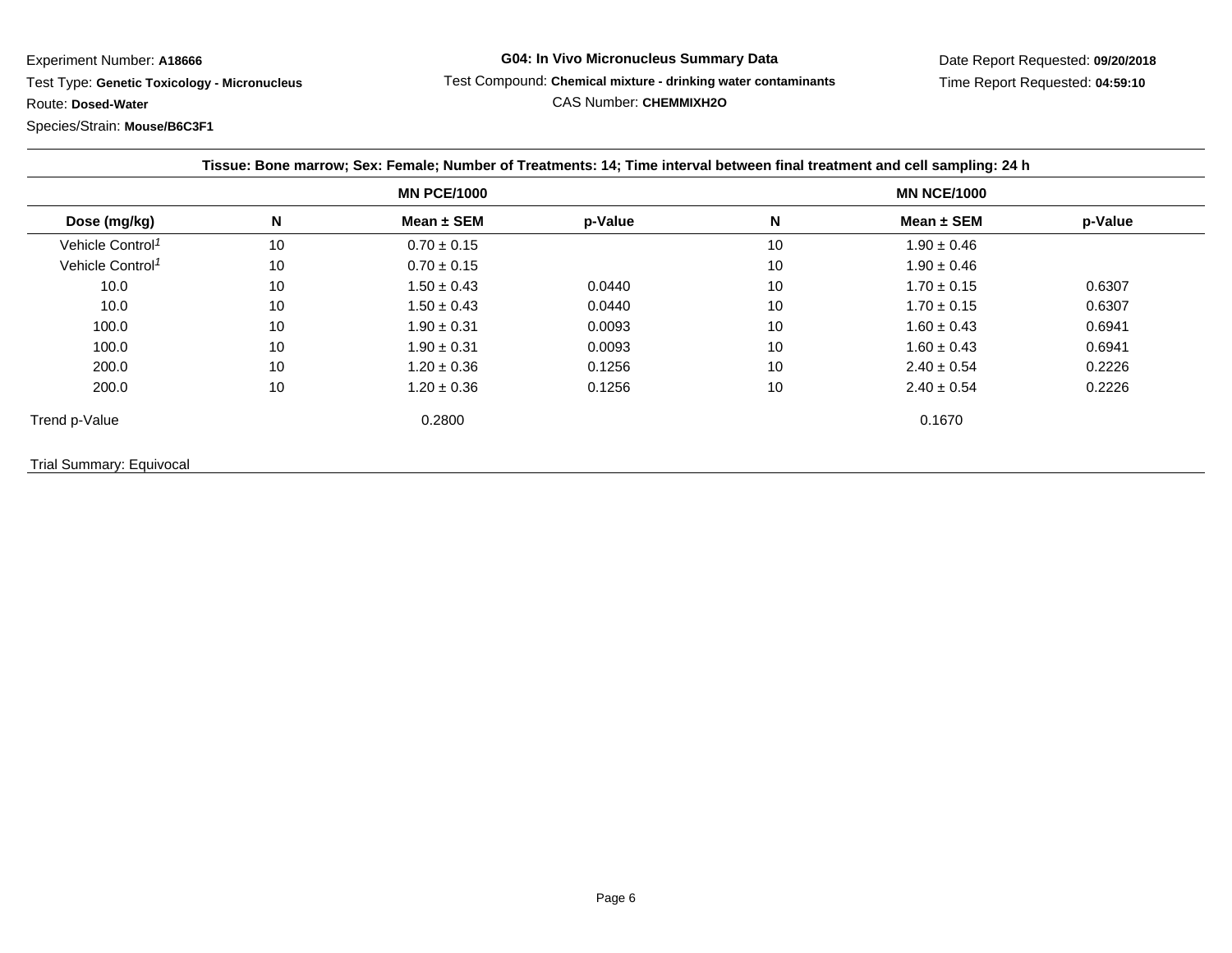Test Type: **Genetic Toxicology - Micronucleus**

Route: **Dosed-Water**

Species/Strain: **Mouse/B6C3F1**

## **G04: In Vivo Micronucleus Summary Data** Test Compound: **Chemical mixture - drinking water contaminants**CAS Number: **CHEMMIXH2O**

|                              |    | <b>MN PCE/1000</b> |         |    | <b>MN NCE/1000</b> |         |
|------------------------------|----|--------------------|---------|----|--------------------|---------|
| Dose (mg/kg)                 | N  | Mean $\pm$ SEM     | p-Value | N  | Mean $\pm$ SEM     | p-Value |
| Vehicle Control <sup>1</sup> | 10 | $1.10 \pm 0.43$    |         | 10 | $0.50 \pm 0.22$    |         |
| Vehicle Control <sup>1</sup> | 10 | $1.10 \pm 0.43$    |         | 10 | $0.50 \pm 0.22$    |         |
| 10.0                         | 10 | $1.40 \pm 0.50$    | 0.3091  | 10 | $0.10 \pm 0.10$    | 0.9488  |
| 10.0                         | 10 | $1.40 \pm 0.50$    | 0.3091  | 10 | $0.10 \pm 0.10$    | 0.9488  |
| 100.0                        | 10 | $1.60 \pm 0.45$    | 0.2120  | 10 | $0.20 \pm 0.13$    | 0.8716  |
| 100.0                        | 10 | $1.60 \pm 0.45$    | 0.2120  | 10 | $0.20 \pm 0.13$    | 0.8716  |
| 200.0                        | 10 | $1.30 \pm 0.37$    | 0.3673  | 10 | $0.20 \pm 0.20$    | 0.8716  |
| 200.0                        | 10 | $1.30 \pm 0.37$    | 0.3673  | 10 | $0.20 \pm 0.20$    | 0.8716  |
| Trend p-Value                |    | 0.4140             |         |    | 0.7410             |         |